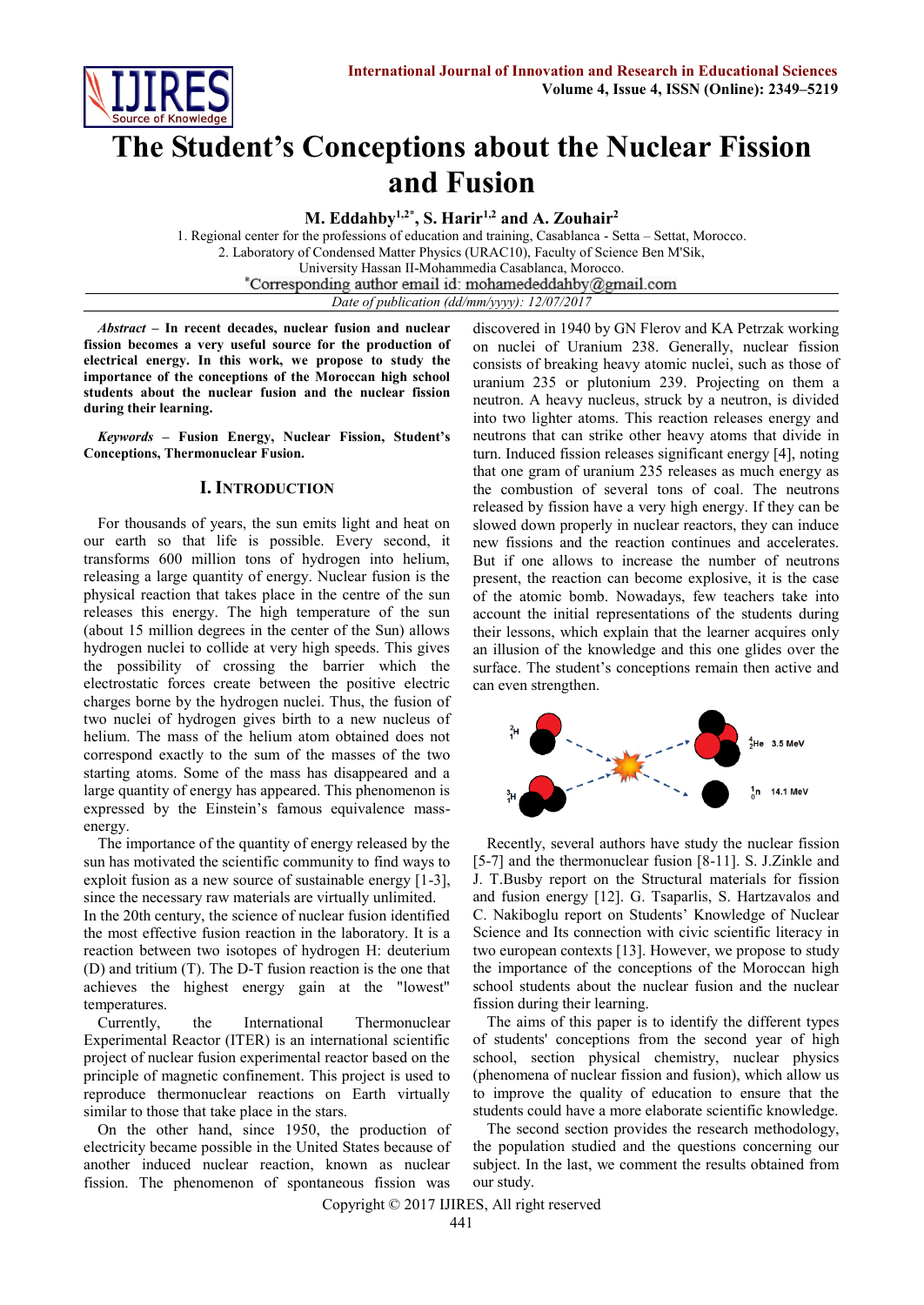

# **II. RESEARCH CONTEXT AND METHODOLOGY**

#### *A. Working Approach*

The research methodology consists in the collection of data by using multiple-choice questions including openended questions.

We therefore think that the fact of using this type of questionnaire will give us more relevant information on how the learners' conceptions are structured. The teacher will then classify and use them easily in order to provide the best possible education for learners.

# *B. Population Studied*

This research aims to identify the different types of students' conceptions from the second year of high school, section physical chemistry, nuclear physics (phenomena of nuclear fission and fusion), which allow us to improve the quality of education to ensure that the students could have a more elaborate scientific knowledge. So, we took a sample of 100 students from three different schools in the region of Casablanca. The table below sets out the high schools chosen for this research and the number of students:

Table 1: Number of students and high schools selected for the research

| <b>High schools</b>          | <b>Number</b> |
|------------------------------|---------------|
|                              | of students   |
| High school Abdelkrim LAHLO  | 38            |
| (Casablanca Anfa)            |               |
| High school Abou Bakr SEDDII | 33            |
| (Mohammedia)                 |               |
| High school le CEDRE         | 29            |
| (Casablanca Anfa)            |               |
| Total                        |               |

# *C. Questionnaire*

Our research is focused on the phenomena of nuclear fission and fusion, we developed 13 questions concerning our subject of study. We have used all of them to develop our questionnaire (Appendix 1).

Here then, thirteen (13) questions with their answers, as presented in the questionnaire:

| Question                                                                    | Correct answer                                |
|-----------------------------------------------------------------------------|-----------------------------------------------|
| 1) 1/ What is the difference between nuclear fission and<br>fusion?         |                                               |
| $2/$ Is the nuclear fission reaction :                                      |                                               |
| Spontaneous or Induced                                                      | Induced                                       |
| 2) 3/ The nuclear fission occurs in nuclei :                                |                                               |
| Light or Heavy                                                              | Heavy                                         |
| 3) 4/ How is called neutrons that cause the nuclear fission                 |                                               |
| reaction:                                                                   |                                               |
| Fast neutrons or Light neutrons                                             | Fast neutrons                                 |
| 4) 5/ The nuclear fusion is a reaction:                                     |                                               |
| Mechanical or Kinetics or Thermal                                           | Thermal                                       |
| $\overline{5}$ ) 6/ What are the conditions to trigger reactions of nuclear |                                               |
| fission and fusion?                                                         | Very high temperature                         |
| 6) 7/ What the reaction of nuclear fusion produce :                         |                                               |
| A nucleus heavier than the nuclei of reagents                               |                                               |
| A nucleus lighter than the nuclei of reagents                               | A nucleus heavier than the nuclei of reagents |
| 7) 8/ The hydrogen bomb is due to a reaction of:                            |                                               |
| Nuclear fusion or Nuclear fission                                           | Nuclear fusion                                |
| 8) 9/ Today, what is the most used reaction in diverse nuclear              |                                               |
| applications :                                                              |                                               |
| Nuclear fusion or Nuclear fission                                           | Nuclear fission                               |
| 9) 10/ What is the nuclear fuel used in nuclear fission :                   |                                               |
| Uranium or Silicon                                                          | Uranium                                       |
| 11/ What is the nuclear reaction that occurs in the sun?                    | Nuclear fusion                                |
| 12/ The fission of 1 gram of uranium produces energy E1,                    |                                               |
| and the fusion of 1 gram of deuterium produces energy E2.                   |                                               |
| Is?                                                                         |                                               |
| $E2 = E1$ or $E2 < E1$ or $E2 > E1$                                         | E1 < E2                                       |
| 13/ What are the applications of nuclear fission and fusion?                | Production of energy.                         |
|                                                                             | Medical, Industrial and military application  |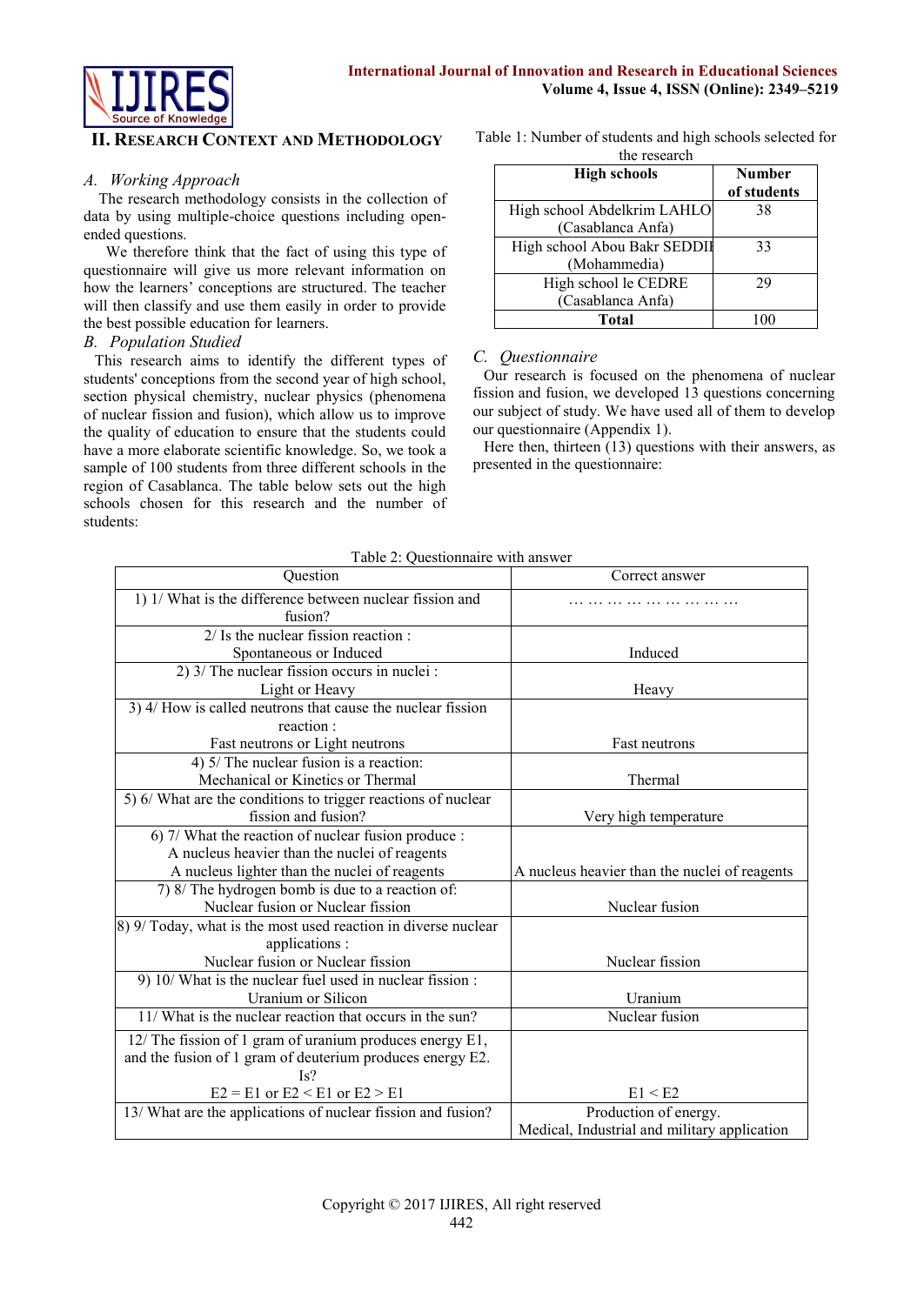

#### **III. RESULTS AND DISCUSSION**

#### *D. Results*

We classified the responses of students in three categories: Category of correct answers, wrong answers and absence of response. The Table 3 shows the results of the questionnaire according to the frequency of occurrence of each category.

| N° of Ouestion     | Correct | Wrong   | Absence of |
|--------------------|---------|---------|------------|
|                    | answers | answers | response   |
| <b>Ouestion 1</b>  | 44 %    | $26\%$  | 30%        |
| <b>Ouestion 2</b>  | 27%     | 65 %    | $8\%$      |
| <b>Ouestion 3</b>  | 85 %    | $11\%$  | $4\%$      |
| <b>Ouestion 4</b>  | 49 %    | $37\%$  | $14\%$     |
| <b>Ouestion 5</b>  | 49 %    | 44 %    | $7\%$      |
| <b>Ouestion 6</b>  | $6\%$   | 29 %    | 65 %       |
| <b>Ouestion 7</b>  | $75\%$  | $17\%$  | $8\%$      |
| <b>Ouestion 8</b>  | 40 %    | 46 %    | $14\%$     |
| <b>Ouestion 9</b>  | $57\%$  | $25\%$  | 18 %       |
| <b>Ouestion 10</b> | 81 %    | $12\%$  | $7\%$      |
| <b>Ouestion 11</b> | $15\%$  | 27%     | 58 %       |
| <b>Ouestion 12</b> | 30 %    | 51 %    | 19 %       |
| <b>Ouestion 13</b> | $14\%$  | $12\%$  | 74 %       |

Thus, to analyze the results of the questionnaire responses, we have established, in Fig.1, a comparison histogram of questionnaire responses according to the frequency of occurrence of each category.



Fig. 1. Comparison histogram of questionnaire responses according to the frequency of occurrence of each category.

#### *E. Discussion*

The results of the answers to question 1 show that the rate of correct answers is 44% against 56% for all the wrong answers and without answer, this means that half

of the questioned students do not focus on the difference between nuclear fission and fusion. We notice that 65 % of the answers of the question 2 are wrong what shows that the majority of the students think that the reaction of the nuclear fission is spontaneous, perhaps it is due to the confusion with the radioactivity which is a spontaneous phenomenon. For question 3, the majority of students (85%) have correct answers, and assert that nuclear fission occurs in heavy nuclei. We notice that half of the students assert that the fast neutrons cause the nuclear fission while the other half think that they are the light neutrons. The students confuse the term light nuclei (produced by the nuclear fission) with the term light neutrons. We notice that 49 % of the students assert that the nuclear fusion is a thermal reaction, on the other hand 44 % think that it is a kinetic or mechanical reaction. The students link the term fast neutrons (which cause the nuclear fission) to the kinetic term, which produces consequently, false answers. We notice that the majority of the students (65 %) deny the triggering conditions of the nuclear fission and fusion. According to the results of the question 7, we can notice that the majority of the students (75 %) had correct answers, and agreed on the fact that the nuclear fusion produces a nucleus heavier than the nuclei reagents. We notice that 46 % of the students had false answers and think that the hydrogen bomb (H-bomb) is due to a nuclear fission reaction against 40 % of the correct answers. The students link directly the term of nuclear bomb to the phenomenon of the nuclear fission. We notice that more than half of students (57 %) assert that the reaction the most used practically is the nuclear fission, 25 % of the students had false answers, this rate of wrong answers should not be neglected. A very important percentage of the correct answers (81 %) reflects the good knowledge of the students about the fuel used in the nuclear fission against a low percentage (12 %) of false answers. The rate of the absence of the answers is very high (58 %), which indicates that the students deny what occurs at the heart of the sun. We also notice that 27 % of the students had false answers and think that at the heart of the sun occurs a nuclear fission. According to the question 12 we notice that half of the students had false answers and think that the energy produced by the nuclear fusion is more important than that produced by the nuclear fission, against 30 % of correct answers and 19 % of absence of answer. The absence of response for the question 13 reached 74 % indicating that the students deny absolutely the applications of the nuclear fission and fusion.

These obstacles will be in parallel with the type of obstacle (classification of Bachelard) and the knowledge expected and will be summarized in the Table 4: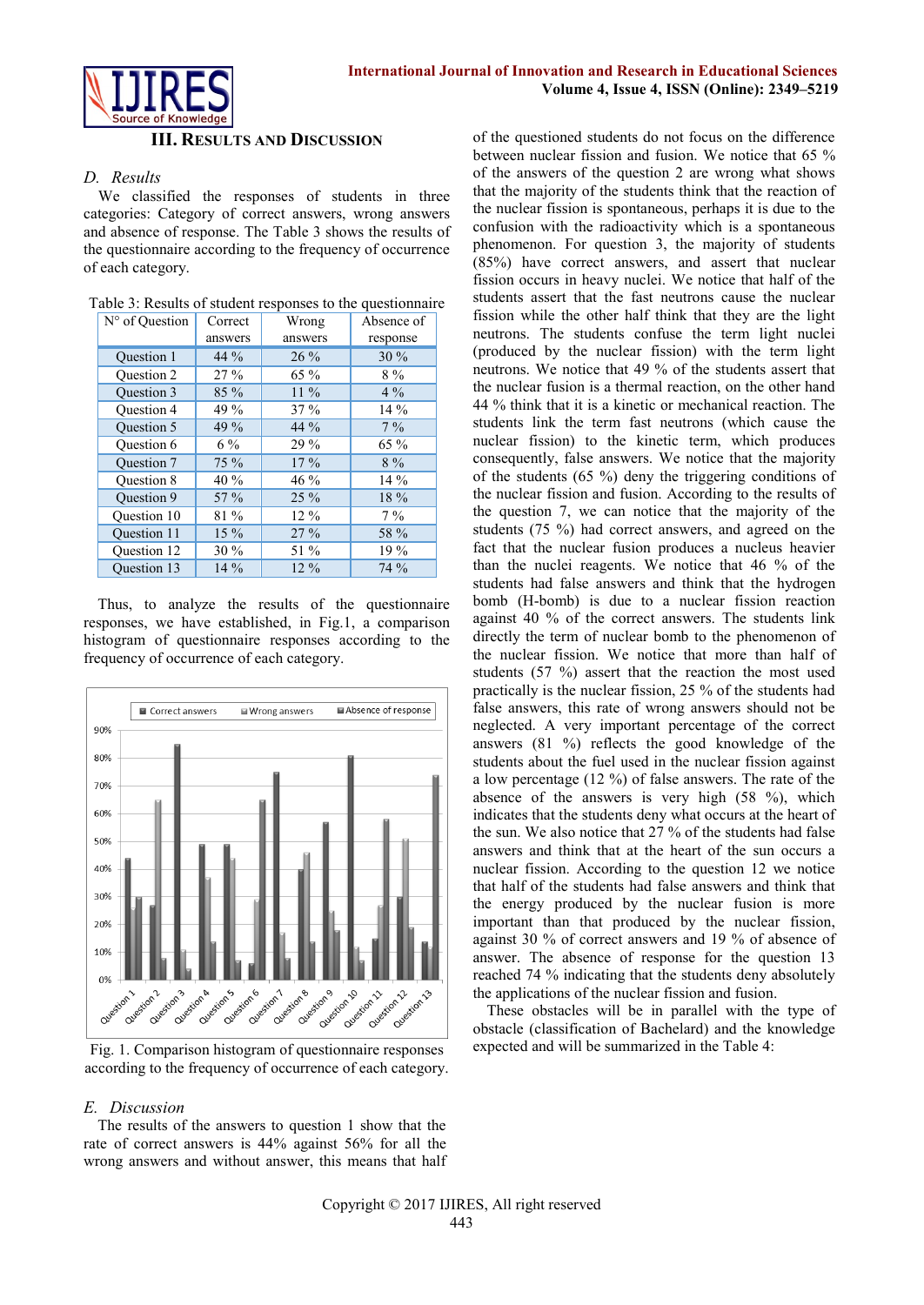

|                                                                                                                                                                    | Twore +. Chassineation of the obstacle and the expected knowledge                                                                                                                                                   |                                                                                                                                                                                                                                                                   |
|--------------------------------------------------------------------------------------------------------------------------------------------------------------------|---------------------------------------------------------------------------------------------------------------------------------------------------------------------------------------------------------------------|-------------------------------------------------------------------------------------------------------------------------------------------------------------------------------------------------------------------------------------------------------------------|
| Obstacle                                                                                                                                                           | Type of obstacle                                                                                                                                                                                                    | Knowledge expected                                                                                                                                                                                                                                                |
| During the nuclear fission, the<br>heavy nucleus becomes a<br>lighter nucleus. So during the<br>nuclear fusion, the light<br>nucleus becomes a heavier<br>nucleus. | Verbal obstacle:<br>The students use the term « becomes »<br>instead of the terms « divides » or « is<br>assembled ».                                                                                               | - The nuclear fission is an induced<br>process where a heavy nucleus is<br>divided into lighter nuclei by<br>bombarding it with a neutron.<br>- The nuclear fusion is an induced<br>process where two light nuclei are<br>assembled to form a heavier<br>nucleus. |
| The nuclear fission is a<br>spontaneous reaction.                                                                                                                  | Obstacle of the general knowledge:<br>confusion with the radioactivity which is<br>a spontaneous phenomenon.                                                                                                        | Nuclear fission is an induced<br>reaction after a bombardment by a<br>fast neutron.                                                                                                                                                                               |
| The light neutrons cause the<br>reaction of the nuclear fission.                                                                                                   | Obstacle of the general knowledge:<br>Students confuse the term light nuclei<br>(product of nuclear fission) with the term<br>light neutrons.                                                                       | The fast neutrons cause the reaction<br>of the nuclear fission.                                                                                                                                                                                                   |
| The nuclear fusion is a kinetic<br>reaction.                                                                                                                       | Obstacle of the general knowledge: the<br>students link the term fast neutrons<br>(which cause the nuclear fission) to the<br>kinetic term.                                                                         | The nuclear fusion is a<br>thermonuclear reaction.                                                                                                                                                                                                                |
| Non-knowledge of the<br>triggering conditions of the<br>nuclear fission and fusion.                                                                                | Obstacle of the general knowledge.                                                                                                                                                                                  | Very high temperature.                                                                                                                                                                                                                                            |
| The hydrogen bomb (H-bomb)<br>is due to a nuclear fission<br>reaction.                                                                                             | Obstacle of the first experience: The<br>students link directly the term nuclear<br>bomb to the phenomenon of nuclear<br>fission and neglect the fact that nuclear<br>fusion has been used in the hydrogen<br>bomb. | The hydrogen bomb (H-bomb) is<br>due to a nuclear fusion reaction.                                                                                                                                                                                                |
| Non-knowledge of the nuclear<br>reaction which occurs in the<br>sun.                                                                                               | Obstacle of the general knowledge.                                                                                                                                                                                  | The nuclear reaction which occurs<br>in the sun is a nuclear fusion<br>reaction.                                                                                                                                                                                  |
| The energy produced by the<br>nuclear fusion is more<br>important than that produced<br>by the nuclear fission.                                                    | Obstacle of the first experience                                                                                                                                                                                    | The nuclear fission produces<br>energy more important than that<br>produced by the nuclear fusion.                                                                                                                                                                |
| Non-knowledge of the<br>applications of the nuclear<br>fission and fusion.                                                                                         | Obstacle of the general knowledge.                                                                                                                                                                                  | Production of energy.<br>Medical, industrial and military<br>application.                                                                                                                                                                                         |

| Table 4: classification of the obstacle and the expected knowledge |  |  |
|--------------------------------------------------------------------|--|--|
|                                                                    |  |  |

# *F. Proposed Solutions*

The collection, the analysis of the students' conceptions and the definition of the knowledge to be acquired according to the revealed obstacles served us for developing solutions while including the methods evoked by the researchers to overcome the observed obstacles.

We suggest realizing a didactic situation centered on the crossing of identified obstacles, according to the concept objective-obstacle of Jean-Louis Martinand and the following process of implementation of Astolfi:

- Choose one or several passable obstacles for the sequence.

- Settle for objective the crossing of these obstacles, which will establish an intellectual progress for the students.

- Build devices to reach the objective, as well as the remediation procedures in case of difficulties.

During this approach, we also suggest using the modelling and the simulation. We can develop the learners' conceptions towards a more scientific knowledge, by making certain scientific concepts more accessible. Indeed, the nuclear fission and fusion are substitute phenomena of the reality because they are too complex and inaccessible in the direct experimentation.

The role of socio-cognitive conflict has also been widely praised by Doise and Mugny that is why we suggest establishing in the class moments of debates to develop certain representations.

In this sequence, it is necessary to make the students active in the construction of their knowledge, by conferring to them great opportunities to speak, to debate, so that the representations are in confrontation as often as possible to destabilize them. We also suggest establishing

Copyright © 2017 IJIRES, All right reserved